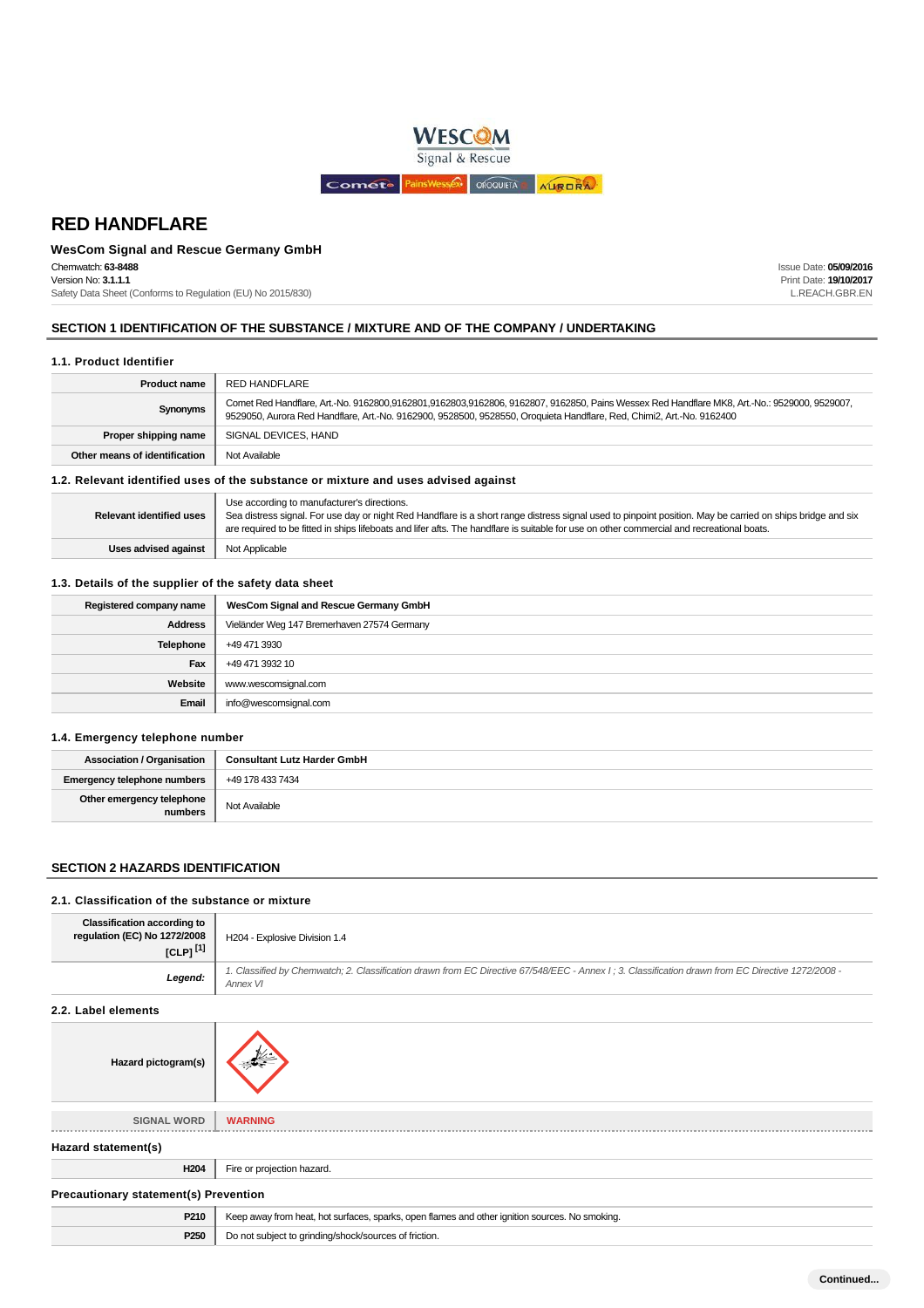| P <sub>280</sub> | Wear protective gloves/protective clothing/eye protection/face protection. |
|------------------|----------------------------------------------------------------------------|
| P240             | Ground/bond container and receiving equipment.                             |
|                  |                                                                            |

## **Precautionary statement(s) Response**

| P370+P380 | In case of fire: Evacuate area.                                |
|-----------|----------------------------------------------------------------|
| P372      | Explosion risk in case of fire.                                |
| P374      | Fight fire with normal precautions from a reasonable distance. |
| P373      | DO NOT fight fire when fire reaches explosives.                |
|           |                                                                |

## **Precautionary statement(s) Storage**

| <b>P401</b> Store according to local regulations for explosives. |
|------------------------------------------------------------------|
|                                                                  |

### **Precautionary statement(s) Disposal**

**P501** Dispose of contents/container in accordance with local regulations.

REACh - Art.57-59: The mixture does not contain Substances of Very High Concern (SVHC) at the SDS print date.

## **SECTION 3 COMPOSITION / INFORMATION ON INGREDIENTS**

### **3.1.Substances**

See 'Composition on ingredients' in Section 3.2

### **3.2.Mixtures**

| 1.CAS No<br>2.EC No<br>3.Index No<br><b>4.REACH No</b>                                                                                   | %[weight] | <b>Name</b>                                                           | Classification according to regulation (EC) No 1272/2008 [CLP]                                                                                                                                                                       |
|------------------------------------------------------------------------------------------------------------------------------------------|-----------|-----------------------------------------------------------------------|--------------------------------------------------------------------------------------------------------------------------------------------------------------------------------------------------------------------------------------|
|                                                                                                                                          |           | device contains                                                       |                                                                                                                                                                                                                                      |
|                                                                                                                                          |           | lighter composition, delay<br>composition and ignition<br>composition |                                                                                                                                                                                                                                      |
|                                                                                                                                          |           | polytechnic materials of;                                             |                                                                                                                                                                                                                                      |
| 1.7757-79-1<br>2.231-818-8<br>3. Not Available<br>4.01-2119488224-35-<br>XXXX 01-2120104950-66-XXXX                                      | >60       | potassium nitrate                                                     | Oxidizing Solid Category 3, Acute Toxicity (Oral) Category 4, Eye Irritation Category 2; H272,<br>H302, H319 <sup>[1]</sup>                                                                                                          |
| 1.7439-95-4<br>2.231-104-6<br>3.012-001-00-3 012-002-00-9<br>4.01-2119537203-49-<br>XXXX 01-2119940954-29-<br>XXXX 01-2120113187-64-XXXX | 30-60     | magnesium                                                             | Flammable Solid Category 1, Emit Flammable Gases with Water Category 2; H228, H261 <sup>[1]</sup>                                                                                                                                    |
| 1.10042-76-9<br>2.233-131-9<br>3. Not Available<br>4.01-2119615605-42-<br>XXXX 01-2120105844-60-XXXX                                     | 30-60     | strontium nitrate                                                     | Oxidizing Solid Category 3, Skin Corrosion/Irritation Category 2, Eye Irritation Category 2, Specific<br>target organ toxicity - single exposure Category 3 (respiratory tract irritation); H272, H315, H319,<br>H335 <sup>[1]</sup> |
| 1.9002-86-2<br>2. Not Available<br>3. Not Available<br>4. Not Available                                                                  | 10-30     | polyvinyl chloride                                                    | Skin Corrosion/Irritation Category 2, Eye Irritation Category 2, Specific target organ toxicity -<br>single exposure Category 3 (respiratory tract irritation); H315, H319, H335 <sup>[1]</sup>                                      |
| 1.10022-31-8<br>2.233-020-5<br>3.056-002-00-7<br>4.01-2119986880-22-XXXX                                                                 | 30-60     | barium nitrate                                                        | Acute Toxicity (Inhalation) Category 4, Acute Toxicity (Oral) Category 4; H332, H302 <sup>[3]</sup>                                                                                                                                  |
| 1.7429-90-5<br>2.231-072-3<br>3.013-001-00-6 013-002-00-1<br>4.01-2119529243-45-XXXX                                                     | $5 - 10$  | aluminium                                                             | Emit Flammable Gases with Water Category 3, Pyrophoric Solid Category 1; H261, H250 <sup>[3]</sup>                                                                                                                                   |
| Legend:                                                                                                                                  |           | Annex VI 4. Classification drawn from C&L                             | 1. Classified by Chemwatch; 2. Classification drawn from EC Directive 67/548/EEC - Annex I; 3. Classification drawn from EC Directive 1272/2008 -                                                                                    |

# **SECTION 4 FIRST AID MEASURES**

### **4.1. Description of first aid measures**

| If this product comes in contact with eyes:<br>• Wash out immediately with water.<br><b>Eye Contact</b><br>If irritation continues, seek medical attention.<br>► Removal of contact lenses after an eye injury should only be undertaken by skilled personnel. |
|----------------------------------------------------------------------------------------------------------------------------------------------------------------------------------------------------------------------------------------------------------------|
|----------------------------------------------------------------------------------------------------------------------------------------------------------------------------------------------------------------------------------------------------------------|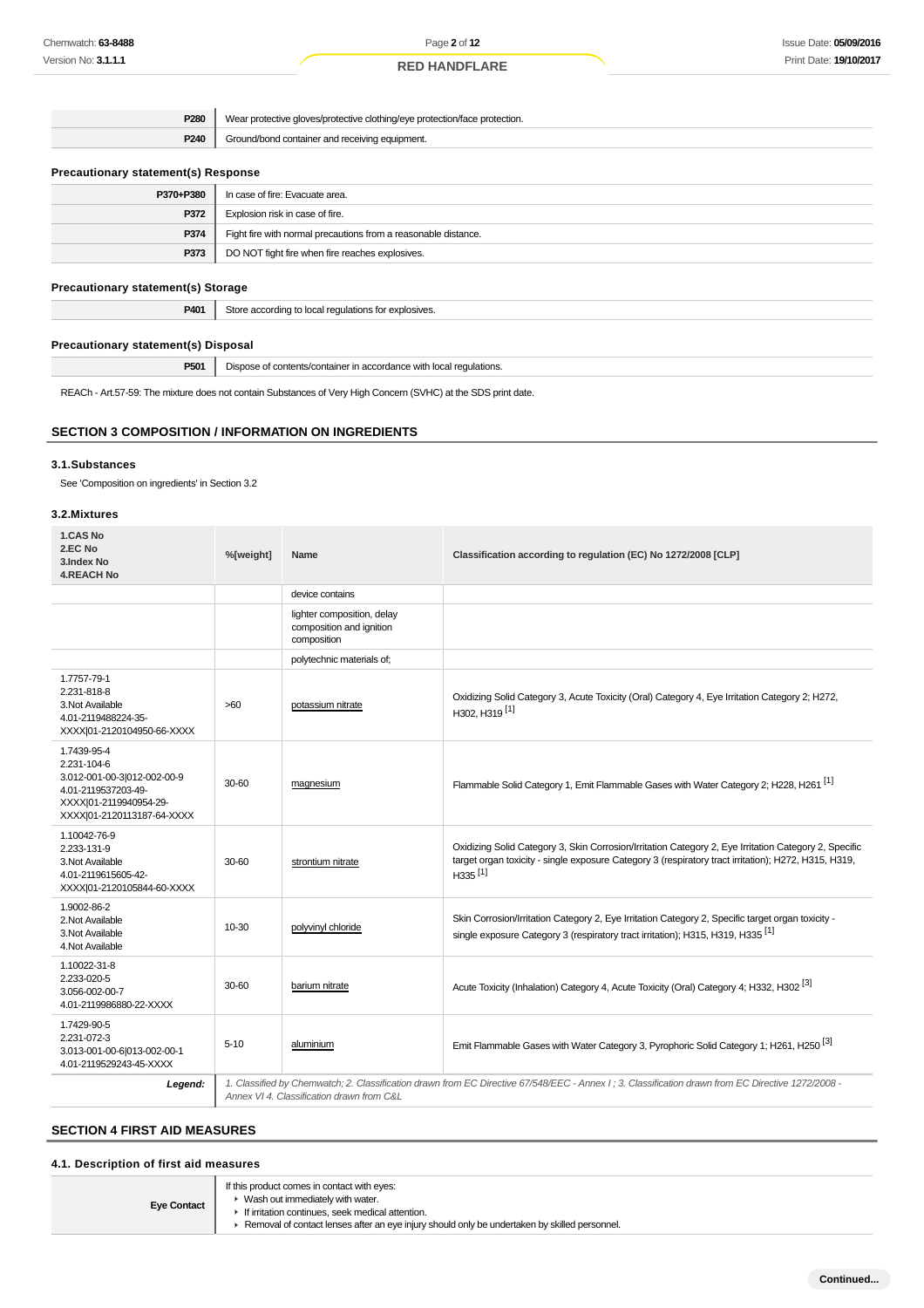| <b>Skin Contact</b> | If skin contact occurs:<br>Inmediately remove all contaminated clothing, including footwear.<br>Flush skin and hair with running water (and soap if available).<br>▶ Seek medical attention in event of irritation.                                                                                                                                                                                                                                                                                                                           |
|---------------------|-----------------------------------------------------------------------------------------------------------------------------------------------------------------------------------------------------------------------------------------------------------------------------------------------------------------------------------------------------------------------------------------------------------------------------------------------------------------------------------------------------------------------------------------------|
| Inhalation          | If fumes or combustion products are inhaled remove from contaminated area.<br>Lay patient down. Keep warm and rested.<br>► Prostheses such as false teeth, which may block airway, should be removed, where possible, prior to initiating first aid procedures.<br>▶ Apply artificial respiration if not breathing, preferably with a demand valve resuscitator, bag-valve mask device, or pocket mask as trained. Perform CPR if<br>necessary.<br>Transport to hospital, or doctor, without delay.                                           |
| Ingestion           | • Not considered a normal route of entry.<br>If swallowed do <b>NOT</b> induce vomiting.<br>If vomiting occurs, lean patient forward or place on left side (head-down position, if possible) to maintain open airway and prevent aspiration.<br>• Observe the patient carefully.<br>► Never give liquid to a person showing signs of being sleepy or with reduced awareness; i.e. becoming unconscious.<br>• Give water to rinse out mouth, then provide liquid slowly and as much as casualty can comfortably drink.<br>Seek medical advice. |

## **4.2 Most important symptoms and effects, both acute and delayed**

See Section 11

#### **4.3. Indication of any immediate medical attention and special treatment needed**

Treat symptomatically.

### **SECTION 5 FIREFIGHTING MEASURES**

### **5.1. Extinguishing media**

**DANGER**: Deliver media remotely.

For minor fires: Flooding quantities only.

For large fires: **Do not** attempt to extinguish.

|Apply by mechanical means only. Fight all fires from a remote and explosion resistant site.

### **5.2. Special hazards arising from the substrate or mixture**

| <b>Fire Incompatibility</b>  | Avoid contact with other chemicals.                                                                                                                                                                                                                                                                                                                                                                                                                                                                                                                                                                                                                                                                                                                                                                                                                                                                                                                                                                                                                       |
|------------------------------|-----------------------------------------------------------------------------------------------------------------------------------------------------------------------------------------------------------------------------------------------------------------------------------------------------------------------------------------------------------------------------------------------------------------------------------------------------------------------------------------------------------------------------------------------------------------------------------------------------------------------------------------------------------------------------------------------------------------------------------------------------------------------------------------------------------------------------------------------------------------------------------------------------------------------------------------------------------------------------------------------------------------------------------------------------------|
| 5.3. Advice for firefighters |                                                                                                                                                                                                                                                                                                                                                                                                                                                                                                                                                                                                                                                                                                                                                                                                                                                                                                                                                                                                                                                           |
| <b>Fire Fighting</b>         | <b>WARNING: EXPLOSIVE MATERIALS / ARTICLES PRESENT!</b><br>Evacuate all personnel and move upwind.<br>Prevent re-entry.<br>Alert Fire Brigade and tell them location and nature of hazard.<br>$\blacktriangleright$ May detonate and burning material may be propelled from fire.<br>• Wear full-body protective clothing with breathing apparatus.<br>Prevent, by any means available, spillage and fire effluent from entering drains and water courses.<br>Fight fire from safe distances and from protected locations.<br>$\blacktriangleright$ Use flooding quantities of water.<br>DO NOT approach containers or packages suspected to be hot.<br>▶ Cool any exposed containers not involved in fire from a protected location.<br>Equipment should be thoroughly decontaminated after use.<br>Slight hazard when exposed to heat, flame and oxidisers.                                                                                                                                                                                             |
| <b>Fire/Explosion Hazard</b> | Division 1.4 Substances, mixtures and articles which present no significant hazard: substances, mixtures and articles which present only a small hazard in<br>the event of ignition or initiation. The effects are largely confined to the package and no projection of fragments of appreciable size or range is to be<br>expected. An external fire shall not cause virtually instantaneous explosion of almost the entire contents of the package.<br>Compatibility Group G explosives are pyrotechnic substances, or article containing a pyrotechnic substances, or article containing both an explosive<br>substance and an illuminating, incendiary, tear- or smoke-producing substance (other than a water-activated article or one containing white phosphorus,<br>phosphides, a pyrophoric substance, a flammable liquid or gel, or hypergolic liquids).<br>Combustible. Will burn if ignited.<br>Combustion products include:<br>carbon monoxide (CO)<br>carbon dioxide (CO2)<br>other pyrolysis products typical of burning organic material. |

### **SECTION 6 ACCIDENTAL RELEASE MEASURES**

### **6.1. Personal precautions, protective equipment and emergency procedures**

See section 8

#### **6.2. Environmental precautions**

See section 12

### **6.3. Methods and material for containment and cleaning up**

| <b>Minor Spills</b> | <b>WARNING!: EXPLOSIVE.</b><br>BLAST and/or PROJECTION and/or FIRE HAZARD<br>• Clean up all spills immediately.<br>Avoid inhalation of the material and avoid contact with eves and skin.<br>▶ Wear impervious gloves and safety glasses. |
|---------------------|-------------------------------------------------------------------------------------------------------------------------------------------------------------------------------------------------------------------------------------------|
|---------------------|-------------------------------------------------------------------------------------------------------------------------------------------------------------------------------------------------------------------------------------------|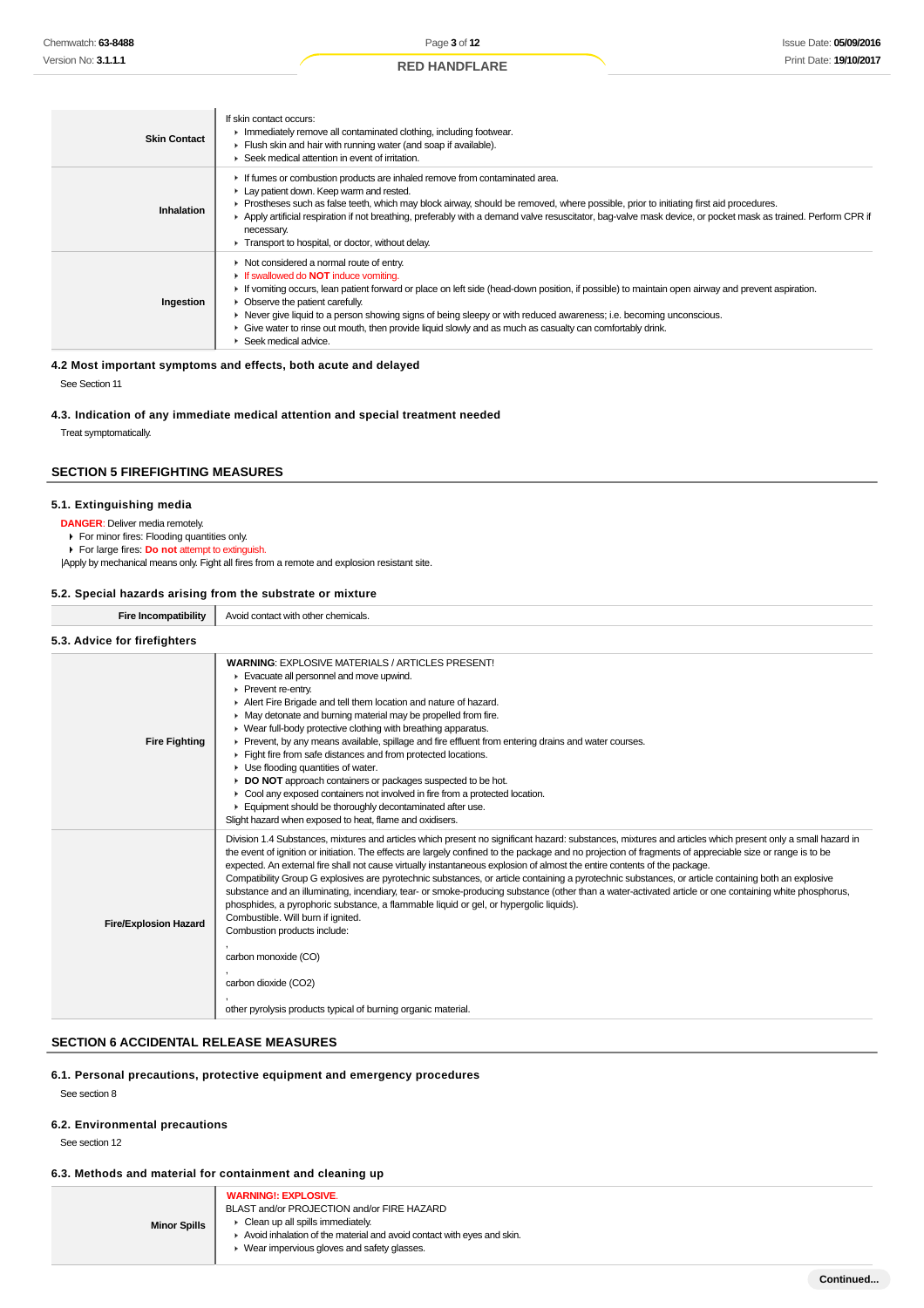|  | <b>RED HANDFLARE</b> |  |
|--|----------------------|--|
|--|----------------------|--|

|                     | Remove all ignition sources.<br>Use spark-free tools when handling.<br>Sweep into non-sparking containers or barrels and moisten with water.<br>Place spilled material in clean, sealable, labelled container for disposal.<br>Flush area with large amounts of water.                                                                                                                                                                                                                                                                                                                                                                                                                                                                                             |
|---------------------|--------------------------------------------------------------------------------------------------------------------------------------------------------------------------------------------------------------------------------------------------------------------------------------------------------------------------------------------------------------------------------------------------------------------------------------------------------------------------------------------------------------------------------------------------------------------------------------------------------------------------------------------------------------------------------------------------------------------------------------------------------------------|
| <b>Major Spills</b> | <b>WARNING!: EXPLOSIVE.</b><br>• Clear area of personnel and move upwind.<br>Alert Fire Brigade and tell them location and nature of hazard.<br>• May be violently or explosively reactive.<br>▶ Wear full body protective clothing with breathing apparatus.<br>• Consider evacuation (or protect in place).<br>In case of transport accident notify Police, Emergency Authority, Competent Explosives Authority or Manufacturer.<br>▶ No smoking, naked lights, heat or ignition sources.<br>Increase ventilation.<br>• Use extreme caution to prevent physical shock.<br>Use only spark-free shovels and explosion-proof equipment.<br>• Collect recoverable material and segregate from spilled material.<br>• Wash spill area with large quantities of water. |

### **6.4. Reference to other sections**

Personal Protective Equipment advice is contained in Section 8 of the SDS.

## **SECTION 7 HANDLING AND STORAGE**

### **7.1. Precautions for safe handling**

| Safe handling                 | Handle gently. Use good occupational work practice.<br>• Observe manufacturer's storage and handling recommendations contained within this SDS.<br>Avoid all personal contact, including inhalation.<br>Avoid smoking, naked lights, heat or ignition sources.<br>Explosives must not be struck with metal implements.<br>Avoid mechanical and thermal shock and friction.<br>$\blacktriangleright$ Use in a well ventilated area.<br>Avoid contact with incompatible materials.<br>• When handling DO NOT eat, drink or smoke.<br>Avoid physical damage to containers.<br>Always wash hands with soap and water after handling.<br>• Work clothes should be laundered separately.                                                                                                                                                           |
|-------------------------------|----------------------------------------------------------------------------------------------------------------------------------------------------------------------------------------------------------------------------------------------------------------------------------------------------------------------------------------------------------------------------------------------------------------------------------------------------------------------------------------------------------------------------------------------------------------------------------------------------------------------------------------------------------------------------------------------------------------------------------------------------------------------------------------------------------------------------------------------|
| Fire and explosion protection | See section 5                                                                                                                                                                                                                                                                                                                                                                                                                                                                                                                                                                                                                                                                                                                                                                                                                                |
| Other information             | ► Store cases in a well ventilated magazine licensed for the appropriate Class, Division and Compatibility Group.<br>▶ Rotate stock to prevent ageing. Use on FIFO (first in-first out) basis.<br>• Observe manufacturer's storage and handling recommendations contained within this SDS.<br>Store in a cool place in original containers.<br>▶ Keep containers securely sealed.<br>• No smoking, naked lights, heat or ignition sources.<br>Store in an isolated area away from other materials.<br>▶ Keep storage area free of debris, waste and combustibles.<br>▶ Protect containers against physical damage.<br>$\triangleright$ Check regularly for spills and leaks<br><b>NOTE:</b> If explosives need to be destroyed contact the Competent Authority.<br>Store away from incompatible materials.<br>Keep out of reach of children. |

### **7.2. Conditions for safe storage, including any incompatibilities**

| Suitable container      | All packaging for Class 1 Goods shall be in accordance with the requirements of the relevant Code for the transport of Dangerous Goods.<br>Class 1 is unique in that the type of packaging used frequently has a very decisive effect on the hazard and therefore on the assignment to a particular<br>division        |
|-------------------------|------------------------------------------------------------------------------------------------------------------------------------------------------------------------------------------------------------------------------------------------------------------------------------------------------------------------|
| Storage incompatibility | Avoid contact with other explosives, pyrotechnics, solvents, adhesives, paints, cleaners and unauthorized metals, plastics, packing equipment and<br>materials.<br>Avoid contamination with acids, alkalis, reducing agents, amines and phosphorus.<br>Explosion hazard may follow contact with incompatible materials |

### **7.3. Specific end use(s)**

See section 1.2

### **SECTION 8 EXPOSURE CONTROLS / PERSONAL PROTECTION**

### **8.1. Control parameters**

### **DERIVED NO EFFECT LEVEL (DNEL)**

Not Available

### **PREDICTED NO EFFECT LEVEL (PNEC)**

Not Available

# **OCCUPATIONAL EXPOSURE LIMITS (OEL)**

## **INGREDIENT DATA**

| Source                                 | Ingredient         | Material name                     | <b>TWA</b>        | <b>STEL</b>   | Peak          | <b>Notes</b>  |
|----------------------------------------|--------------------|-----------------------------------|-------------------|---------------|---------------|---------------|
| UK Workplace Exposure Limits<br>(WELs) | polyvinyl chloride | Polyvinyl chloride inhalable dust | $10 \text{ mg/m}$ | Not Available | Not Available | Not Available |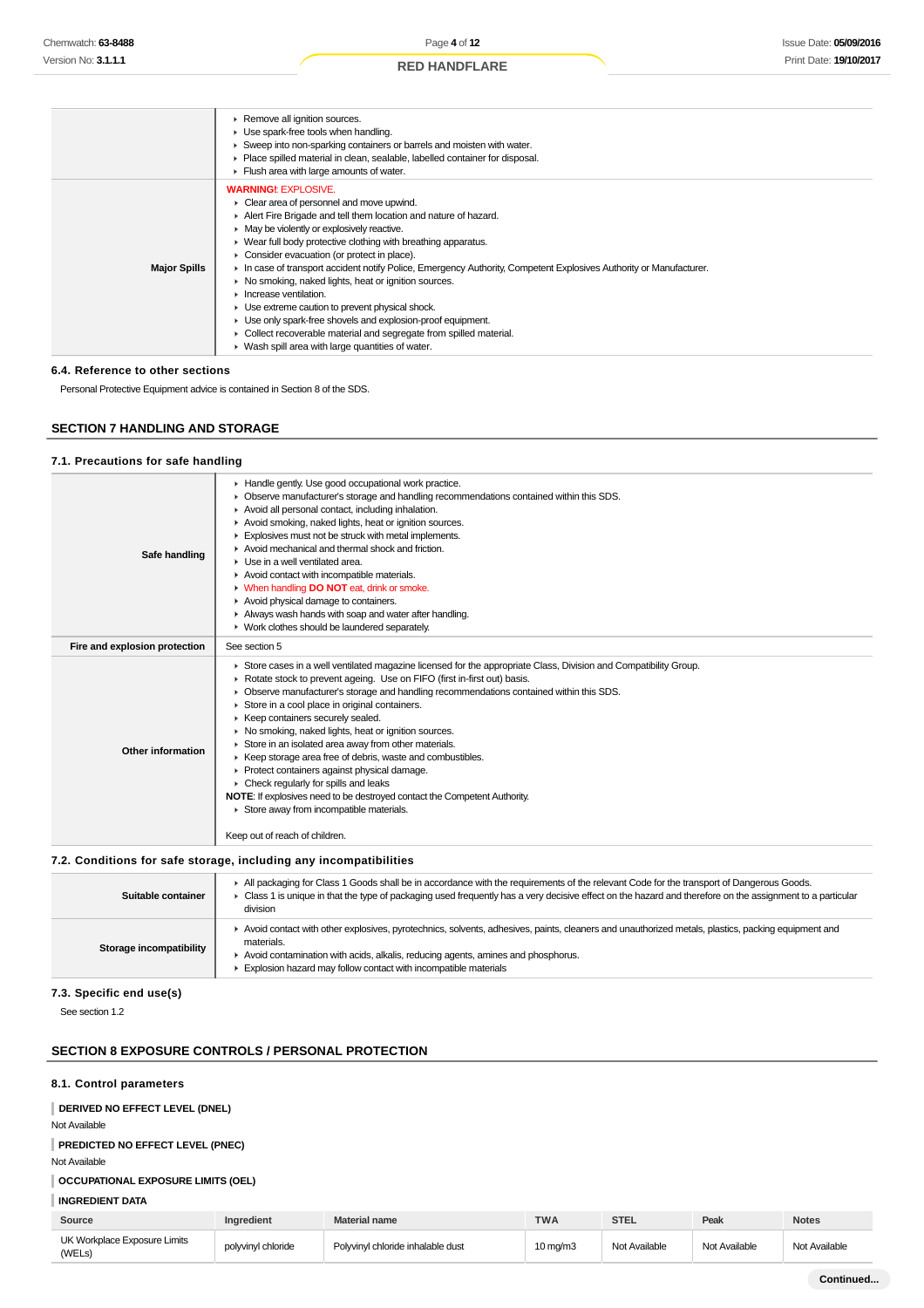| UK Workplace Exposure Limits<br>(WELs)                                                                                                               | polyvinyl chloride   | Polyvinyl chloride respirable dust |                     | $4 \text{ mg/m}$ 3   |                   | Not Available | Not Available | Not Available |  |
|------------------------------------------------------------------------------------------------------------------------------------------------------|----------------------|------------------------------------|---------------------|----------------------|-------------------|---------------|---------------|---------------|--|
| European Union (EU)<br>Commission Directive 2006/15/EC<br>establishing a second list of<br>indicative occupational exposure<br>limit values (IOELVs) | barium nitrate       | Barium (soluble compounds as Ba)   |                     | $0,5$ mg/m $3$       |                   | Not Available | Not Available | Not Available |  |
| EU Consolidated List of Indicative<br>Occupational Exposure Limit<br>Values (IOELVs)                                                                 | barium nitrate       | Barium (soluble compounds as Ba)   |                     | $0.5 \text{ mg/m}$ 3 |                   | Not Available | Not Available | Not Available |  |
| UK Workplace Exposure Limits<br>(WELs)                                                                                                               | aluminium            | Aluminium metal inhalable dust     |                     | $10 \text{ mg/m}$    |                   | Not Available | Not Available | Not Available |  |
| UK Workplace Exposure Limits<br>(WELs)                                                                                                               | aluminium            | Aluminium metal respirable dust    |                     | $4$ mg/m $3$         |                   | Not Available | Not Available | Not Available |  |
| <b>EMERGENCY LIMITS</b>                                                                                                                              |                      |                                    |                     |                      |                   |               |               |               |  |
| Ingredient                                                                                                                                           | <b>Material name</b> |                                    | TEEL-1              | TEEL-2               |                   | TEEL-3        |               |               |  |
| potassium nitrate                                                                                                                                    | Potassium nitrate    |                                    | $9 \,\mathrm{mq/m}$ |                      | 100 mg/m3         |               | 600 mg/m3     |               |  |
| magnesium                                                                                                                                            | Magnesium            |                                    | $18 \text{ mg/m}$   | 200 mg/m3            |                   |               | 1,200 mg/m3   |               |  |
| strontium nitrate                                                                                                                                    | Strontium nitrate    |                                    | $5.7$ mg/m $3$      |                      | $62 \text{ mg/m}$ |               | 370 mg/m3     |               |  |
| polyvinyl chloride                                                                                                                                   | Polyvinyl chloride   |                                    | $3$ mg/m $3$        |                      | $33 \text{ mg/m}$ |               | 200 mg/m3     |               |  |
| barium nitrate                                                                                                                                       | Barium nitrate       |                                    | $2.9$ mg/m $3$      |                      | 350 mg/m3         |               | 2,100 mg/m3   |               |  |

| Ingredient         | <b>Original IDLH</b> | <b>Revised IDLH</b> |
|--------------------|----------------------|---------------------|
| potassium nitrate  | Not Available        | Not Available       |
| magnesium          | Not Available        | Not Available       |
| strontium nitrate  | Not Available        | Not Available       |
| polyvinyl chloride | Not Available        | Not Available       |
| barium nitrate     | $50 \text{ mg/m}$ 3  | Not Available       |
| aluminium          | Not Available        | Not Available       |

## **MATERIAL DATA**

# **8.2. Exposure controls**

| 8.2.1. Appropriate engineering<br>controls | Engineering controls for explosive articles are designed to reduce or eliminate fragmentation and/or blast effects either by suppression of the source of<br>detonation or by protection at the exposed location, or both. Barricades, shields, contained detonation chambers, and "zero quantity-distance (Q-D)"<br>magazines are examples of engineering controls.<br>Engineering controls are designed and tested in a rigorous fashion. The construction of the engineering control must be carefully duplicated in field<br>applications to assure it will function properly.<br>It is thus imperative that engineering controls be built exactly in accordance with the design package, and that they be used only for the articles<br>(e.g.munitions) for which they are authorised. |
|--------------------------------------------|---------------------------------------------------------------------------------------------------------------------------------------------------------------------------------------------------------------------------------------------------------------------------------------------------------------------------------------------------------------------------------------------------------------------------------------------------------------------------------------------------------------------------------------------------------------------------------------------------------------------------------------------------------------------------------------------------------------------------------------------------------------------------------------------|
| 8.2.2. Personal protection                 |                                                                                                                                                                                                                                                                                                                                                                                                                                                                                                                                                                                                                                                                                                                                                                                             |
| Eye and face protection                    | ▶ Safety glasses with side shields<br>$\triangleright$ Chemical goggles                                                                                                                                                                                                                                                                                                                                                                                                                                                                                                                                                                                                                                                                                                                     |
| <b>Skin protection</b>                     | See Hand protection below                                                                                                                                                                                                                                                                                                                                                                                                                                                                                                                                                                                                                                                                                                                                                                   |
| Hands/feet protection                      | ▶ Wear chemical protective gloves, e.g. PVC.<br>• Wear safety footwear or safety gumboots, e.g. Rubber                                                                                                                                                                                                                                                                                                                                                                                                                                                                                                                                                                                                                                                                                      |
| <b>Body protection</b>                     | See Other protection below                                                                                                                                                                                                                                                                                                                                                                                                                                                                                                                                                                                                                                                                                                                                                                  |
| Other protection                           | Fire resistant/ heat resistant gloves where practical, otherwise<br>► Heavy-duty chemically resistant gloves capable of providing short-term protection against spontaneous ignition.<br>▶ Safety footwear<br>Hard hat<br>Ear Protection.                                                                                                                                                                                                                                                                                                                                                                                                                                                                                                                                                   |
| <b>Thermal hazards</b>                     | Not Available                                                                                                                                                                                                                                                                                                                                                                                                                                                                                                                                                                                                                                                                                                                                                                               |

## **Respiratory protection**

Respiratory protection not normally required due to the physical form of the product.

## **8.2.3. Environmental exposure controls**

See section 12

 $\overline{\phantom{a}}$ 

## **SECTION 9 PHYSICAL AND CHEMICAL PROPERTIES**

# **9.1. Information on basic physical and chemical properties**

|  | Steel tube with orange/yellow/green outer casing pressed with black/grey polytechnical ingredients, contains ignitor and a grip. |  |
|--|----------------------------------------------------------------------------------------------------------------------------------|--|
|  |                                                                                                                                  |  |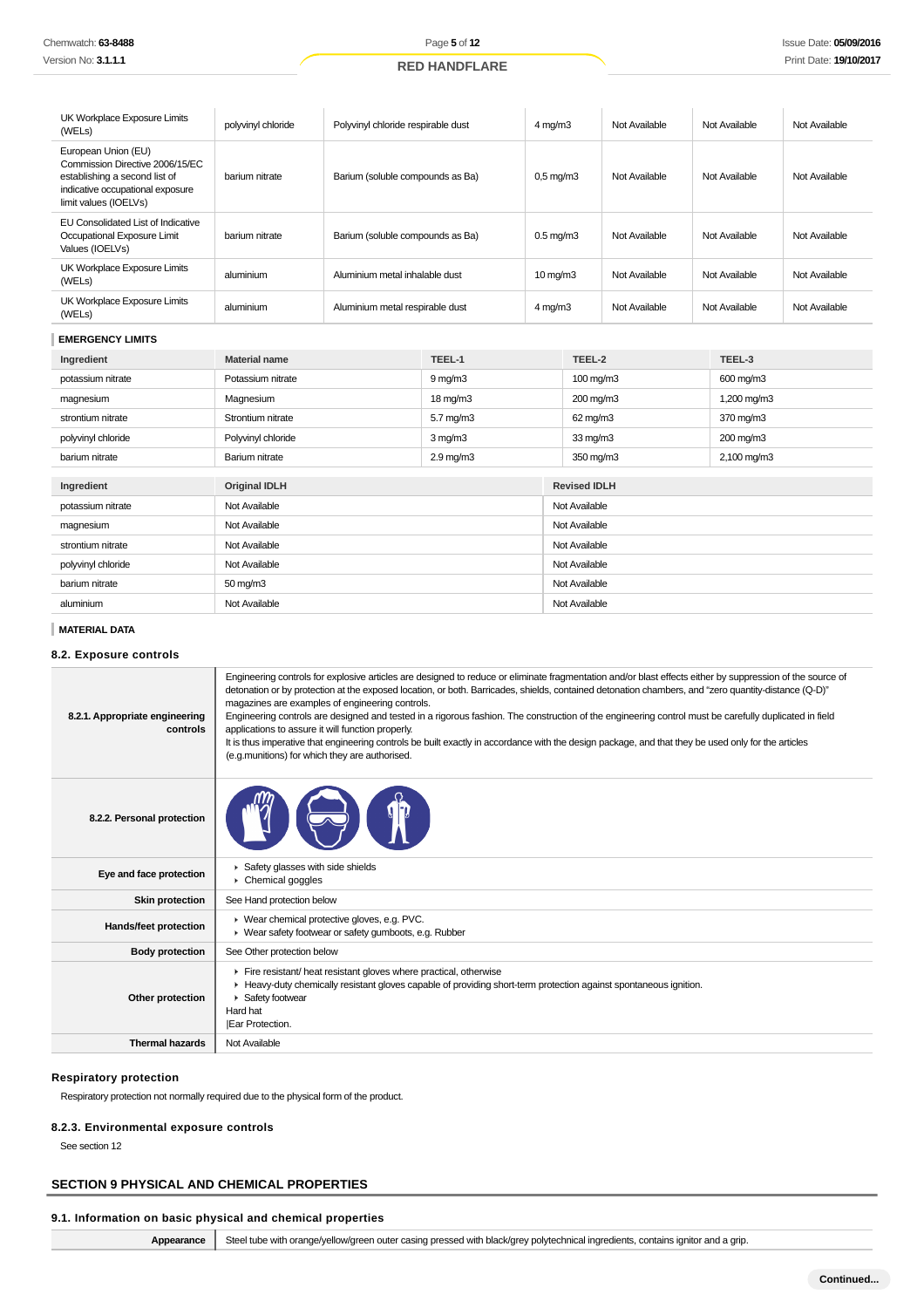| <b>Physical state</b>                           | Manufactured   | Relative density (Water = 1)               | Not Applicable |
|-------------------------------------------------|----------------|--------------------------------------------|----------------|
| Odour                                           | Not Available  | Partition coefficient n-octanol /<br>water | Not Available  |
| <b>Odour threshold</b>                          | Not Available  | Auto-ignition temperature (°C)             | Not Applicable |
| pH (as supplied)                                | Not Applicable | Decomposition temperature                  | >71            |
| Melting point / freezing point<br>(°C)          | Not Applicable | Viscosity (cSt)                            | Not Applicable |
| Initial boiling point and boiling<br>range (°C) | Not Applicable | Molecular weight (g/mol)                   | Not Applicable |
| Flash point (°C)                                | 160            | <b>Taste</b>                               | Not Available  |
| <b>Evaporation rate</b>                         | Not Applicable | <b>Explosive properties</b>                | Not Available  |
| Flammability                                    | Not Applicable | <b>Oxidising properties</b>                | Not Available  |
| Upper Explosive Limit (%)                       | Not Available  | Surface Tension (dyn/cm or<br>$mN/m$ )     | Not Applicable |
| Lower Explosive Limit (%)                       | Not Available  | <b>Volatile Component (%vol)</b>           | Not Applicable |
| Vapour pressure (kPa)                           | Not Applicable | Gas group                                  | Not Available  |
| Solubility in water (g/L)                       | Immiscible     | pH as a solution (1%)                      | Not Applicable |
| Vapour density $(Air = 1)$                      | Not Applicable | VOC g/L                                    | Not Available  |

## **9.2. Other information**

Not Available

# **SECTION 10 STABILITY AND REACTIVITY**

| 10.1. Reactivity                            | See section 7.2                                                                                                                                                                                                                                                                     |
|---------------------------------------------|-------------------------------------------------------------------------------------------------------------------------------------------------------------------------------------------------------------------------------------------------------------------------------------|
| 10.2. Chemical stability                    | ▶ Presence of shock and friction<br>▶ Presence of heat source and ignition source<br>▶ Product is considered stable under normal handling conditions.<br>Stable under normal storage conditions.<br>Hazardous polymerization will not occur.<br>Avoid contact with other chemicals. |
| 10.3. Possibility of hazardous<br>reactions | See section 7.2                                                                                                                                                                                                                                                                     |
| 10.4. Conditions to avoid                   | See section 7.2                                                                                                                                                                                                                                                                     |
| 10.5. Incompatible materials                | See section 7.2                                                                                                                                                                                                                                                                     |
| 10.6. Hazardous decomposition<br>products   | See section 5.3                                                                                                                                                                                                                                                                     |

# **SECTION 11 TOXICOLOGICAL INFORMATION**

## **11.1. Information on toxicological effects**

| Inhaled              | Not normally a hazard due to physical form of product.<br>Inhalation of vapour is more likely at higher than normal temperatures.<br>The vapour is discomforting                                      |                                                                                                                                                             |
|----------------------|-------------------------------------------------------------------------------------------------------------------------------------------------------------------------------------------------------|-------------------------------------------------------------------------------------------------------------------------------------------------------------|
| Ingestion            | Not normally a hazard due to physical form of product.                                                                                                                                                |                                                                                                                                                             |
| <b>Skin Contact</b>  | Not normally a hazard due to physical form of product.<br>The vapour is discomforting                                                                                                                 |                                                                                                                                                             |
| Eye                  | Not normally a hazard due to physical form of product.<br>The vapour is discomforting                                                                                                                 |                                                                                                                                                             |
| Chronic              | Generally not applicable.<br>and safety measures in place. Normal exposure to the article by all route is considered to be practically non-harmful. Over exposure to fumes from firing is<br>harmful. | Principal hazards are related to the explosive/decomposition by products of the cartridge, if inadvertently discharged or launched without adequate control |
|                      |                                                                                                                                                                                                       |                                                                                                                                                             |
| <b>RED HANDFLARE</b> | <b>TOXICITY</b>                                                                                                                                                                                       | <b>IRRITATION</b>                                                                                                                                           |
|                      | Not Available                                                                                                                                                                                         | Not Available                                                                                                                                               |
|                      | <b>TOXICITY</b>                                                                                                                                                                                       | <b>IRRITATION</b>                                                                                                                                           |
| potassium nitrate    | dermal (rat) LD50: >5000 mg/kg <sup>[1]</sup>                                                                                                                                                         | Not Available                                                                                                                                               |
|                      | Oral (rat) LD50: >2000 mg/kg <sup>[1]</sup>                                                                                                                                                           |                                                                                                                                                             |
|                      | <b>TOXICITY</b>                                                                                                                                                                                       | <b>IRRITATION</b>                                                                                                                                           |
| magnesium            | Oral (rat) LD50: >2000 mg/kg <sup>[1]</sup>                                                                                                                                                           | Not Available                                                                                                                                               |
|                      | <b>TOXICITY</b>                                                                                                                                                                                       | <b>IRRITATION</b>                                                                                                                                           |
| strontium nitrate    | Oral (rat) LD50: 1892 mg/kg <sup>[2]</sup>                                                                                                                                                            | Not Available                                                                                                                                               |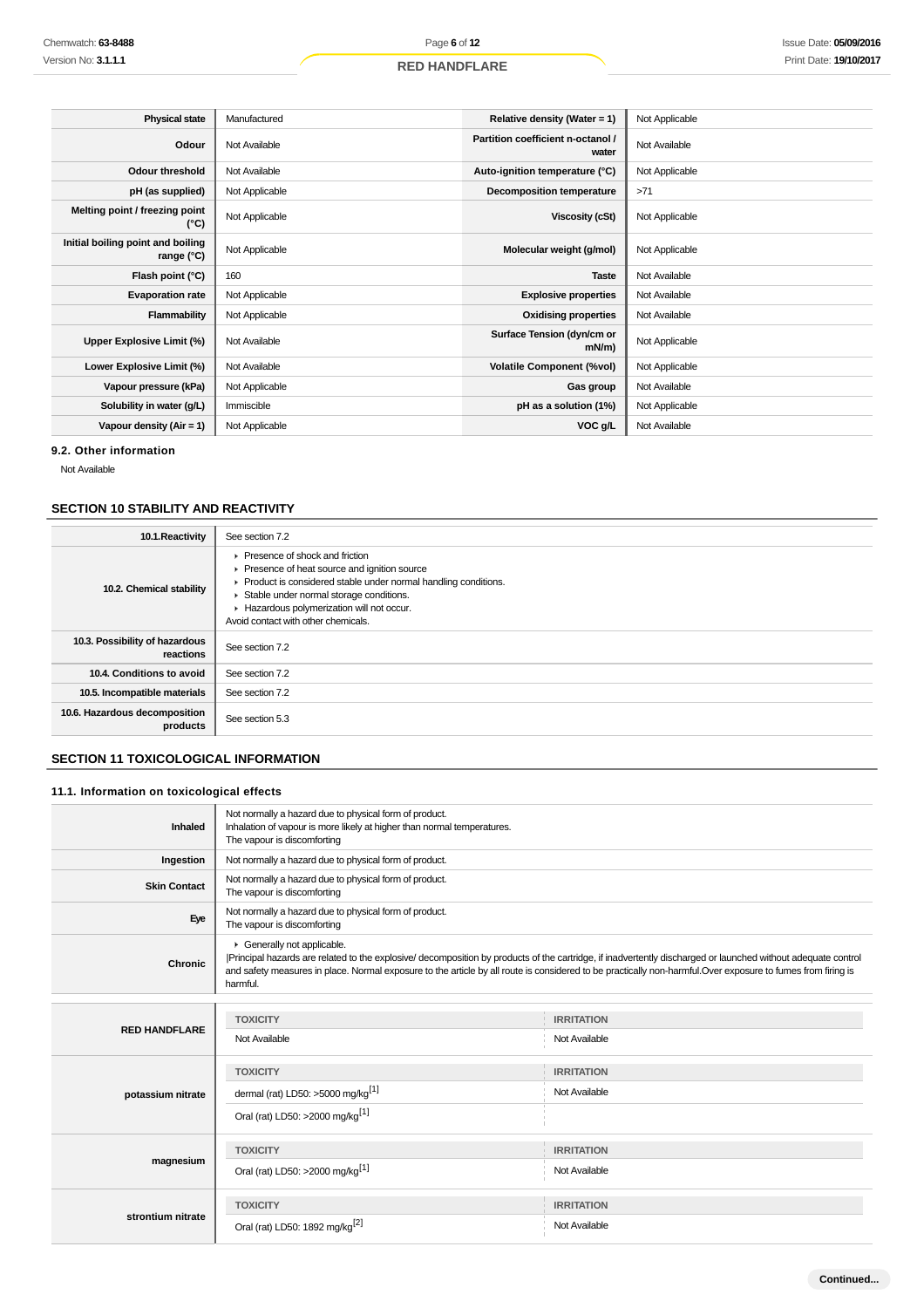| polyvinyl chloride                                                                                                                                                                                                                         | <b>TOXICITY</b><br>Not Available                               | <b>IRRITATION</b><br>Not Available                                                          |  |
|--------------------------------------------------------------------------------------------------------------------------------------------------------------------------------------------------------------------------------------------|----------------------------------------------------------------|---------------------------------------------------------------------------------------------|--|
| barium nitrate                                                                                                                                                                                                                             | <b>TOXICITY</b><br>Oral (rat) LD50: 355 mg/kg <sup>[2]</sup>   | <b>IRRITATION</b><br>Eye (rabbit):100 mg/24h - moderate<br>Skin (rabbit): 500 mg/24h - mild |  |
| aluminium                                                                                                                                                                                                                                  | <b>TOXICITY</b><br>Oral (rat) LD50: >2000 mg/kg <sup>[1]</sup> | <b>IRRITATION</b><br>Not Available                                                          |  |
| 1. Value obtained from Europe ECHA Registered Substances - Acute toxicity 2.* Value obtained from manufacturer's SDS. Unless otherwise specified<br>Legend:<br>data extracted from RTECS - Register of Toxic Effect of chemical Substances |                                                                |                                                                                             |  |

| POLYVINYL CHLORIDE                                   | The substance is classified by IARC as Group 3:<br>NOT classifiable as to its carcinogenicity to humans.<br>Evidence of carcinogenicity may be inadequate or limited in animal testing.                                                                                                                                                                                                                                                                                                                                                                                                                                                                                                                                                                                                                                                                                                                                                                                                                                                                                                                                                                                                                                                                                                                                                    |                                                                                                                                                           |  |  |  |
|------------------------------------------------------|--------------------------------------------------------------------------------------------------------------------------------------------------------------------------------------------------------------------------------------------------------------------------------------------------------------------------------------------------------------------------------------------------------------------------------------------------------------------------------------------------------------------------------------------------------------------------------------------------------------------------------------------------------------------------------------------------------------------------------------------------------------------------------------------------------------------------------------------------------------------------------------------------------------------------------------------------------------------------------------------------------------------------------------------------------------------------------------------------------------------------------------------------------------------------------------------------------------------------------------------------------------------------------------------------------------------------------------------|-----------------------------------------------------------------------------------------------------------------------------------------------------------|--|--|--|
| <b>BARIUM NITRATE</b>                                | The material may produce moderate eye irritation leading to inflammation. Repeated or prolonged exposure to irritants may produce conjunctivitis.<br>The material may cause skin irritation after prolonged or repeated exposure and may produce a contact dermatitis (nonallergic). This form of dermatitis is<br>often characterised by skin redness (erythema) and swelling epidermis. Histologically there may be intercellular oedema of the spongy layer (spongiosis)<br>and intracellular oedema of the epidermis.                                                                                                                                                                                                                                                                                                                                                                                                                                                                                                                                                                                                                                                                                                                                                                                                                  |                                                                                                                                                           |  |  |  |
| <b>STRONTIUM NITRATE &amp;</b><br>POLYVINYL CHLORIDE | Asthma-like symptoms may continue for months or even years after exposure to the material ceases. This may be due to a non-allergenic condition known as<br>reactive airways dysfunction syndrome (RADS) which can occur following exposure to high levels of highly irritating compound. Key criteria for the<br>diagnosis of RADS include the absence of preceding respiratory disease, in a non-atopic individual, with abrupt onset of persistent asthma-like symptoms<br>within minutes to hours of a documented exposure to the irritant. A reversible airflow pattern, on spirometry, with the presence of moderate to severe<br>bronchial hyperreactivity on methacholine challenge testing and the lack of minimal lymphocytic inflammation, without eosinophilia, have also been included<br>in the criteria for diagnosis of RADS. RADS (or asthma) following an irritating inhalation is an infrequent disorder with rates related to the concentration<br>of and duration of exposure to the irritating substance. Industrial bronchitis, on the other hand, is a disorder that occurs as result of exposure due to high<br>concentrations of irritating substance (often particulate in nature) and is completely reversible after exposure ceases. The disorder is characterised by<br>dyspnea, cough and mucus production. |                                                                                                                                                           |  |  |  |
| <b>POLYVINYL CHLORIDE &amp;</b><br><b>ALUMINIUM</b>  | No significant acute toxicological data identified in literature search.                                                                                                                                                                                                                                                                                                                                                                                                                                                                                                                                                                                                                                                                                                                                                                                                                                                                                                                                                                                                                                                                                                                                                                                                                                                                   |                                                                                                                                                           |  |  |  |
| <b>Acute Toxicity</b>                                | $\circledcirc$<br>Carcinogenicity                                                                                                                                                                                                                                                                                                                                                                                                                                                                                                                                                                                                                                                                                                                                                                                                                                                                                                                                                                                                                                                                                                                                                                                                                                                                                                          | $\circledcirc$                                                                                                                                            |  |  |  |
| <b>Skin Irritation/Corrosion</b>                     | $\circ$<br>Reproductivity                                                                                                                                                                                                                                                                                                                                                                                                                                                                                                                                                                                                                                                                                                                                                                                                                                                                                                                                                                                                                                                                                                                                                                                                                                                                                                                  | ⊙                                                                                                                                                         |  |  |  |
| <b>Serious Eye Damage/Irritation</b>                 | O<br>$\circ$<br><b>STOT - Single Exposure</b>                                                                                                                                                                                                                                                                                                                                                                                                                                                                                                                                                                                                                                                                                                                                                                                                                                                                                                                                                                                                                                                                                                                                                                                                                                                                                              |                                                                                                                                                           |  |  |  |
| <b>Respiratory or Skin</b><br>sensitisation          | $\circledcirc$<br>◎<br><b>STOT - Repeated Exposure</b>                                                                                                                                                                                                                                                                                                                                                                                                                                                                                                                                                                                                                                                                                                                                                                                                                                                                                                                                                                                                                                                                                                                                                                                                                                                                                     |                                                                                                                                                           |  |  |  |
| Mutagenicity                                         | $\circ$<br>◎<br><b>Aspiration Hazard</b>                                                                                                                                                                                                                                                                                                                                                                                                                                                                                                                                                                                                                                                                                                                                                                                                                                                                                                                                                                                                                                                                                                                                                                                                                                                                                                   |                                                                                                                                                           |  |  |  |
|                                                      | Legend:                                                                                                                                                                                                                                                                                                                                                                                                                                                                                                                                                                                                                                                                                                                                                                                                                                                                                                                                                                                                                                                                                                                                                                                                                                                                                                                                    | $\blacktriangleright$ - Data available but does not fill the criteria for classification<br>$\blacktriangleright$ - Data available to make classification |  |  |  |

# **SECTION 12 ECOLOGICAL INFORMATION**

**12.1. Toxicity**

| <b>RED HANDFLARE</b> | <b>ENDPOINT</b>  | <b>TEST DURATION (HR)</b> | <b>SPECIES</b>                | VALUE            | <b>SOURCE</b>    |
|----------------------|------------------|---------------------------|-------------------------------|------------------|------------------|
|                      | Not<br>Available | Not Available             | Not Available                 | Not<br>Available | Not<br>Available |
|                      | <b>ENDPOINT</b>  | <b>TEST DURATION (HR)</b> | <b>SPECIES</b>                | <b>VALUE</b>     | <b>SOURCE</b>    |
| potassium nitrate    | <b>LC50</b>      | 96                        | Fish                          | 22.5mg/L         | $\frac{1}{2}$ 4  |
|                      | <b>ENDPOINT</b>  | <b>TEST DURATION (HR)</b> | <b>SPECIES</b>                | VALUE            | <b>SOURCE</b>    |
|                      | <b>LC50</b>      | 96                        | Fish                          | 541mg/L          | 2                |
| magnesium            | <b>EC50</b>      | 72                        | Algae or other aquatic plants | >20mg/L          | 2                |
|                      | <b>NOEC</b>      | 72                        | Algae or other aquatic plants | >25.5mg/L        | $\overline{2}$   |
|                      | <b>ENDPOINT</b>  | <b>TEST DURATION (HR)</b> | <b>SPECIES</b>                | <b>VALUE</b>     | SOURCE           |
|                      | <b>LC50</b>      | 96                        | Fish                          | >40.3mg/L        | $\overline{2}$   |
| strontium nitrate    | <b>EC50</b>      | 72                        | Algae or other aquatic plants | >43.3mg/L        | $\overline{2}$   |
|                      | <b>NOEC</b>      | 96                        | Fish                          | $>=$ 40.3mg/L    | $\frac{1}{2}$    |
| polyvinyl chloride   | <b>ENDPOINT</b>  | <b>TEST DURATION (HR)</b> | <b>SPECIES</b>                | VALUE            | <b>SOURCE</b>    |
|                      | Not<br>Available | Not Available             | Not Available                 | Not<br>Available | Not<br>Available |

 $\bigcirc$  – Data Not Available to make classification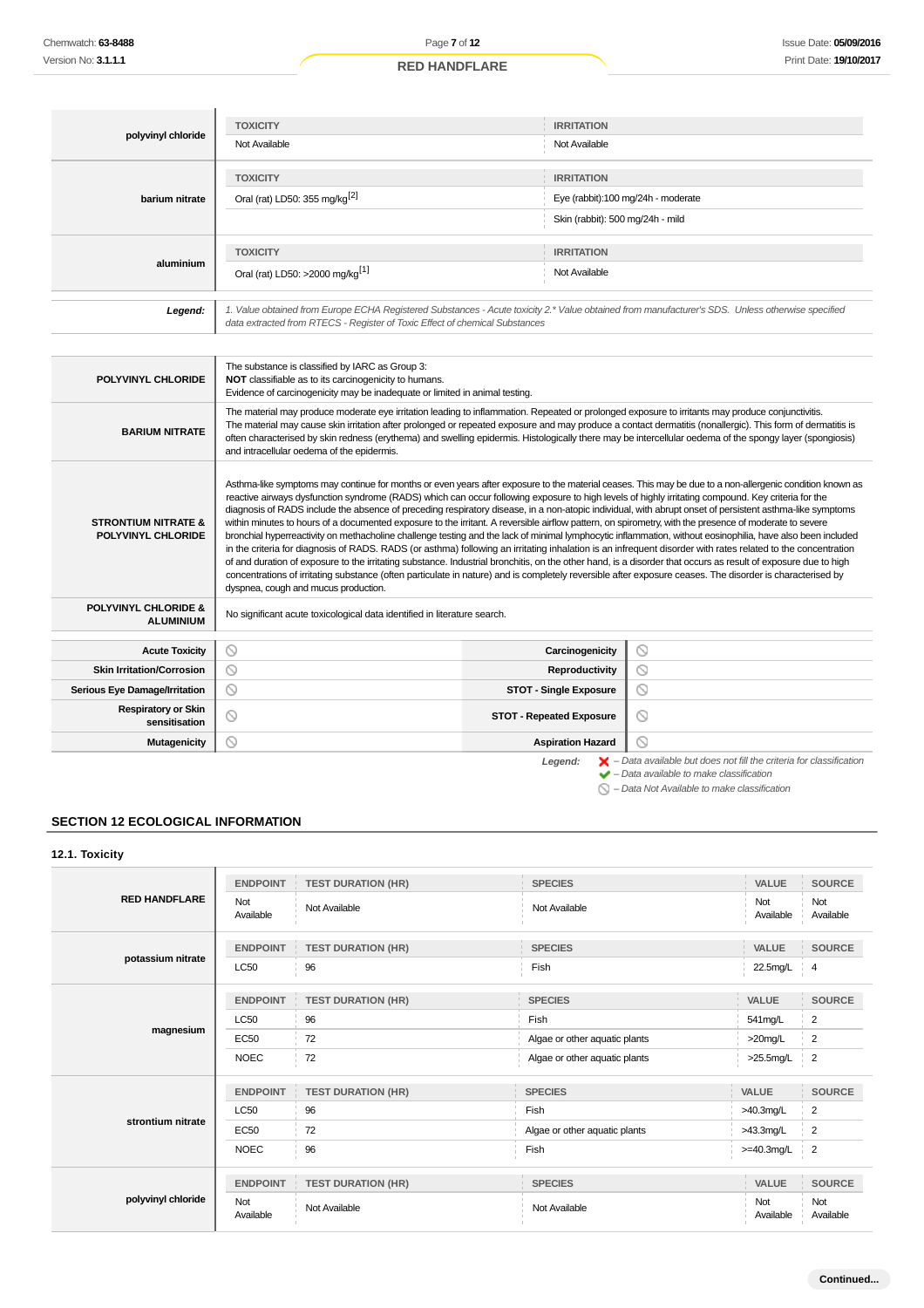|                | <b>ENDPOINT</b>                                                                                                                                                                                                                                                                                                                                                                                 | <b>TEST DURATION (HR)</b>           | <b>SPECIES</b>                |                   | <b>SOURCE</b>  |  |
|----------------|-------------------------------------------------------------------------------------------------------------------------------------------------------------------------------------------------------------------------------------------------------------------------------------------------------------------------------------------------------------------------------------------------|-------------------------------------|-------------------------------|-------------------|----------------|--|
| barium nitrate | <b>LC50</b>                                                                                                                                                                                                                                                                                                                                                                                     | 96<br>Fish                          |                               | $>3.5$ mg/L       | $\overline{2}$ |  |
|                | EC50                                                                                                                                                                                                                                                                                                                                                                                            | 72<br>Algae or other aquatic plants |                               | $>1.92$ mg/L      | 2              |  |
|                | <b>NOEC</b>                                                                                                                                                                                                                                                                                                                                                                                     | 72                                  | Algae or other aquatic plants | $>=1.92$ mg/L     | $\overline{2}$ |  |
|                | <b>ENDPOINT</b>                                                                                                                                                                                                                                                                                                                                                                                 | <b>TEST DURATION (HR)</b>           | <b>SPECIES</b>                | <b>VALUE</b>      | <b>SOURCE</b>  |  |
|                | <b>LC50</b>                                                                                                                                                                                                                                                                                                                                                                                     | 96                                  | Fish                          | 0.078-0.108mg/L   | $\overline{2}$ |  |
|                | EC50                                                                                                                                                                                                                                                                                                                                                                                            | 48                                  | Crustacea                     |                   | 2              |  |
| aluminium      | <b>EC50</b>                                                                                                                                                                                                                                                                                                                                                                                     | 96                                  | Algae or other aquatic plants |                   | 2              |  |
|                | <b>BCF</b>                                                                                                                                                                                                                                                                                                                                                                                      | 360                                 | Algae or other aquatic plants | 9 <sub>mg/L</sub> | 4              |  |
|                | <b>NOEC</b>                                                                                                                                                                                                                                                                                                                                                                                     | 72                                  | Algae or other aquatic plants | $>=0.004$ mg/L    | $\frac{1}{2}$  |  |
|                |                                                                                                                                                                                                                                                                                                                                                                                                 |                                     |                               |                   |                |  |
| Legend:        | Extracted from 1. IUCLID Toxicity Data 2. Europe ECHA Registered Substances - Ecotoxicological Information - Aquatic Toxicity 3. EPIWIN Suite V3.12<br>(QSAR) - Aquatic Toxicity Data (Estimated) 4. US EPA, Ecotox database - Aquatic Toxicity Data 5. ECETOC Aquatic Hazard Assessment Data 6. NITE<br>(Japan) - Bioconcentration Data 7. METI (Japan) - Bioconcentration Data 8. Vendor Data |                                     |                               |                   |                |  |

### **12.2. Persistence and degradability**

| Ingredient         | Persistence: Water/Soil | Persistence: Air |
|--------------------|-------------------------|------------------|
| potassium nitrate  | LOW<br>__               | LOW              |
| polyvinyl chloride | <b>LOW</b>              | LOW              |

### **12.3. Bioaccumulative potential**

| Ingredient         | <b>Bioaccumulation</b>   |
|--------------------|--------------------------|
| potassium nitrate  | LOW (LogKOW = $0.209$ )  |
| polyvinyl chloride | LOW (LogKOW = $1.6233$ ) |

### **12.4. Mobility in soil**

| Ingredient         | <b>Mobility</b>       |
|--------------------|-----------------------|
| potassium nitrate  | LOW ( $KOC = 14.3$ )  |
| polyvinyl chloride | LOW ( $KOC = 23.74$ ) |

## **12.5.Results of PBT and vPvB assessment**

| Relevant available data | Not Available | Not Available | Not Available |
|-------------------------|---------------|---------------|---------------|
| PBT Criteria fulfilled? | Not Available | Not Available | Not Available |

## **12.6. Other adverse effects**

No data available

### **SECTION 13 DISPOSAL CONSIDERATIONS**

### **13.1. Waste treatment methods**

| Product / Packaging disposal   | Explosives must not be thrown away, buried, discarded or placed with garbage.<br>Explosives which are surplus, deteriorated or considered unsafe for transport, storage or use shall be destroyed and the statutory authorities shall be<br>notified.<br>F This material may be disposed of by burning or detonation but the operation may only be performed under the control of a person trained in the safe<br>destruction of explosives.<br>Refer to local Waste Disposal Authority and supplier for suitable disposal procedure. |
|--------------------------------|---------------------------------------------------------------------------------------------------------------------------------------------------------------------------------------------------------------------------------------------------------------------------------------------------------------------------------------------------------------------------------------------------------------------------------------------------------------------------------------------------------------------------------------|
| <b>Waste treatment options</b> | Not Available                                                                                                                                                                                                                                                                                                                                                                                                                                                                                                                         |
| Sewage disposal options        | Not Available                                                                                                                                                                                                                                                                                                                                                                                                                                                                                                                         |

## **SECTION 14 TRANSPORT INFORMATION**

### **Labels Required**

|                  | $\overline{\phantom{a}}$ |
|------------------|--------------------------|
| Marine Pollutant | <b>NO</b>                |
| <b>HAZCHEM</b>   | 1YE                      |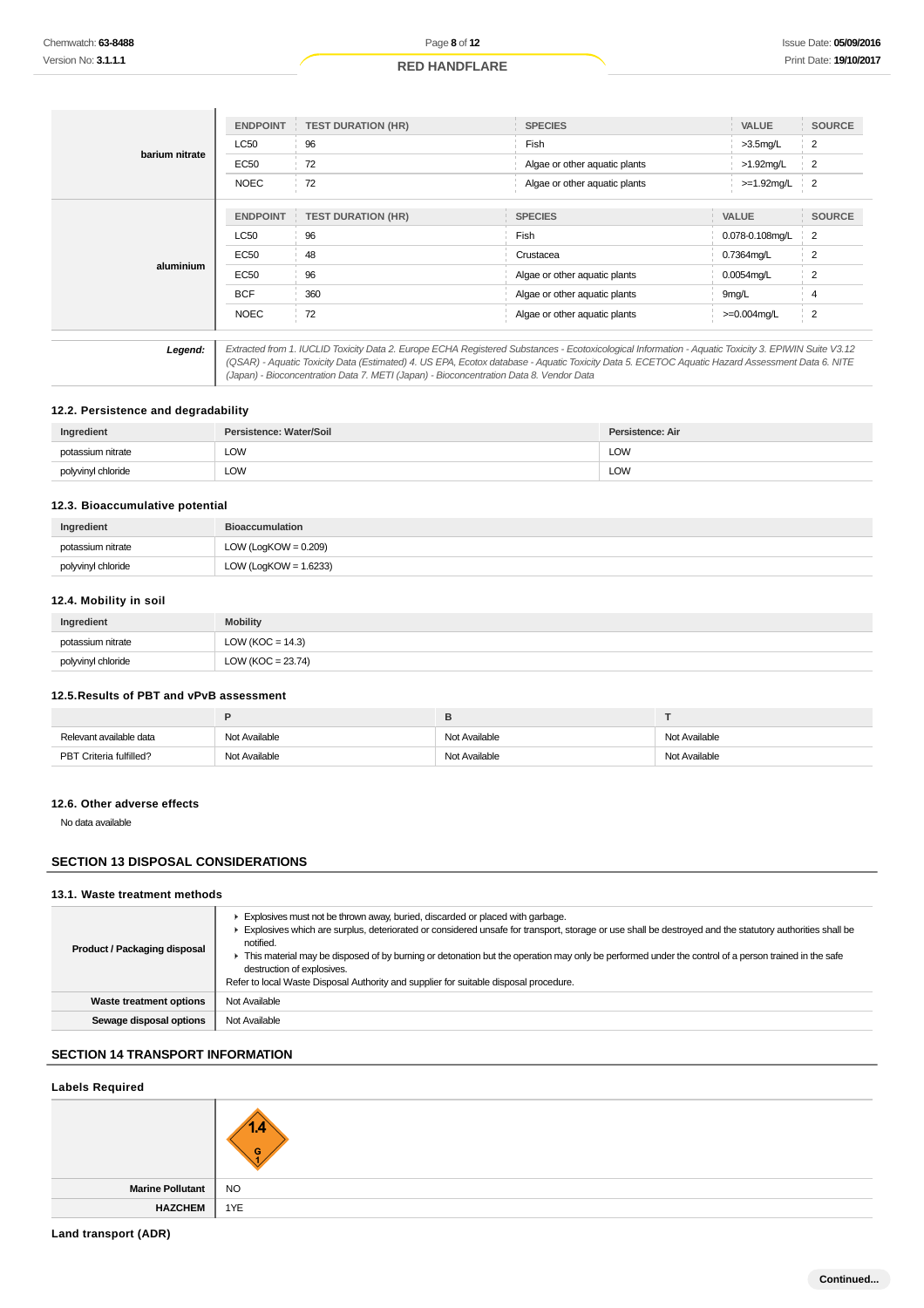| 14.1.UN number                        | 0191                                                                                                                   |                                                      |  |
|---------------------------------------|------------------------------------------------------------------------------------------------------------------------|------------------------------------------------------|--|
| 14.2.UN proper shipping name          | SIGNAL DEVICES, HAND                                                                                                   |                                                      |  |
| 14.3. Transport hazard class(es)      | Class<br>1.4G<br>Not Applicable<br>Subrisk                                                                             |                                                      |  |
| 14.4. Packing group                   | Not Applicable                                                                                                         |                                                      |  |
| 14.5. Environmental hazard            | Not Applicable                                                                                                         |                                                      |  |
| 14.6. Special precautions for<br>user | Hazard identification (Kemler)<br>Classification code<br><b>Hazard Label</b><br>Special provisions<br>Limited quantity | Not Applicable<br>1.4G<br>1.4<br>Not Applicable<br>0 |  |

## **Air transport (ICAO-IATA / DGR)**

| 14.1. UN number                       | 0191                                                                                             |  |                |  |
|---------------------------------------|--------------------------------------------------------------------------------------------------|--|----------------|--|
| 14.2. UN proper shipping name         | Signal devices, hand                                                                             |  |                |  |
| 14.3. Transport hazard class(es)      | <b>ICAO/IATA Class</b><br>1.4G<br>ICAO / IATA Subrisk<br>Not Applicable<br><b>ERG Code</b><br>1L |  |                |  |
| 14.4. Packing group                   | Not Applicable                                                                                   |  |                |  |
| 14.5. Environmental hazard            | Not Applicable                                                                                   |  |                |  |
|                                       | Special provisions                                                                               |  | Not Applicable |  |
|                                       | Cargo Only Packing Instructions                                                                  |  | 135            |  |
|                                       | Cargo Only Maximum Qty / Pack                                                                    |  | 75 kg          |  |
| 14.6. Special precautions for<br>user | Passenger and Cargo Packing Instructions                                                         |  | Forbidden      |  |
|                                       | Passenger and Cargo Maximum Qty / Pack                                                           |  | Forbidden      |  |
|                                       | Passenger and Cargo Limited Quantity Packing Instructions                                        |  | Forbidden      |  |
|                                       | Passenger and Cargo Limited Maximum Qty / Pack                                                   |  | Forbidden      |  |

### **Sea transport (IMDG-Code / GGVSee)**

| 14.1. UN number                       | 0191                                                                      |                                 |  |  |
|---------------------------------------|---------------------------------------------------------------------------|---------------------------------|--|--|
| 14.2. UN proper shipping name         | SIGNAL DEVICES, HAND                                                      |                                 |  |  |
| 14.3. Transport hazard class(es)      | <b>IMDG Class</b><br>1.4G<br><b>IMDG Subrisk</b>                          | Not Applicable                  |  |  |
| 14.4. Packing group                   | Not Applicable                                                            |                                 |  |  |
| 14.5. Environmental hazard            | Not Applicable                                                            |                                 |  |  |
| 14.6. Special precautions for<br>user | <b>EMS Number</b><br>Special provisions<br><b>Limited Quantities</b><br>0 | $F-B$ , $S-X$<br>Not Applicable |  |  |

### **Inland waterways transport (ADN)**

| 14.1. UN number                       | 0191                                                                                                                                                                   |  |  |
|---------------------------------------|------------------------------------------------------------------------------------------------------------------------------------------------------------------------|--|--|
| 14.2. UN proper shipping name         | SIGNAL DEVICES, HAND                                                                                                                                                   |  |  |
| 14.3. Transport hazard class(es)      | Not Applicable<br>1.4G                                                                                                                                                 |  |  |
| 14.4. Packing group                   | Not Applicable                                                                                                                                                         |  |  |
| 14.5. Environmental hazard            | Not Applicable                                                                                                                                                         |  |  |
| 14.6. Special precautions for<br>user | <b>Classification code</b><br>1.4G<br>Special provisions<br>Not Applicable<br>Limited quantity<br>0<br>PP<br>Equipment required<br>Fire cones number<br>$\overline{1}$ |  |  |

**14.7. Transport in bulk according to Annex II of MARPOL and the IBC code** Not Applicable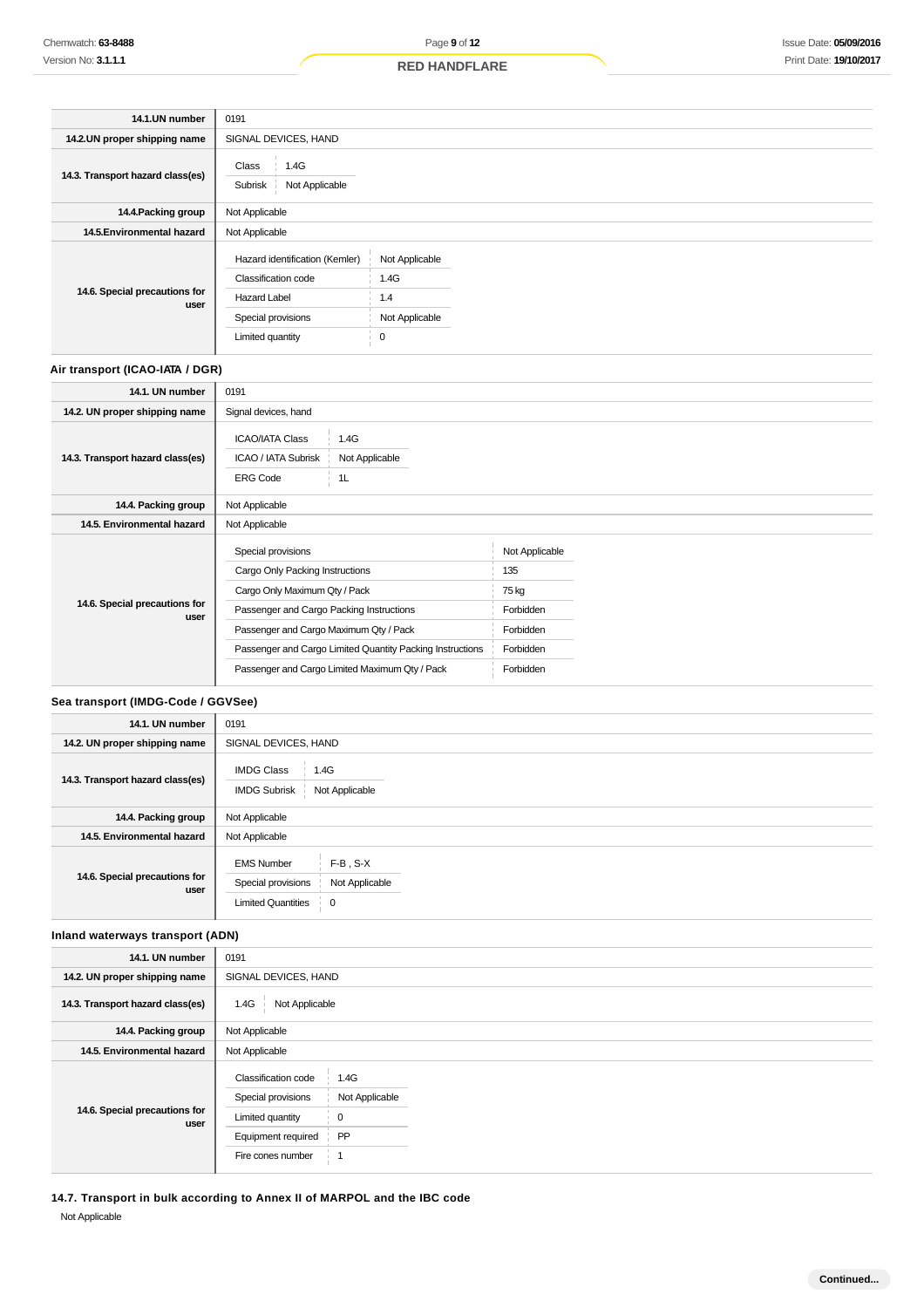## **SECTION 15 REGULATORY INFORMATION**

| 15.1. Safety, health and environmental regulations / legislation specific for the substance or mixture                                                                        |                                                                                                                                                       |
|-------------------------------------------------------------------------------------------------------------------------------------------------------------------------------|-------------------------------------------------------------------------------------------------------------------------------------------------------|
| POTASSIUM NITRATE(7757-79-1) IS FOUND ON THE FOLLOWING REGULATORY LISTS                                                                                                       |                                                                                                                                                       |
| European Customs Inventory of Chemical Substances ECICS (English)                                                                                                             | European Union - European Inventory of Existing Commercial Chemical Substances (EINECS)<br>(English)                                                  |
| MAGNESIUM(7439-95-4) IS FOUND ON THE FOLLOWING REGULATORY LISTS                                                                                                               |                                                                                                                                                       |
| EU REACH Regulation (EC) No 1907/2006 - Annex XVII - Restrictions on the manufacture,<br>placing on the market and use of certain dangerous substances, mixtures and articles | European Union - European Inventory of Existing Commercial Chemical Substances (EINECS)<br>(English)                                                  |
| European Customs Inventory of Chemical Substances ECICS (English)                                                                                                             | European Union (EU) Regulation (EC) No 1272/2008 on Classification, Labelling and<br>Packaging of Substances and Mixtures - Annex VI                  |
| STRONTIUM NITRATE(10042-76-9) IS FOUND ON THE FOLLOWING REGULATORY LISTS                                                                                                      |                                                                                                                                                       |
| European Customs Inventory of Chemical Substances ECICS (English)                                                                                                             | European Union - European Inventory of Existing Commercial Chemical Substances (EINECS)<br>(English)                                                  |
| POLYVINYL CHLORIDE(9002-86-2) IS FOUND ON THE FOLLOWING REGULATORY LISTS                                                                                                      |                                                                                                                                                       |
| European Customs Inventory of Chemical Substances ECICS (English)<br>International Agency for Research on Cancer (IARC) - Agents Classified by the IARC<br>Monographs         | UK Workplace Exposure Limits (WELs)                                                                                                                   |
| BARIUM NITRATE(10022-31-8) IS FOUND ON THE FOLLOWING REGULATORY LISTS                                                                                                         |                                                                                                                                                       |
| EU Consolidated List of Indicative Occupational Exposure Limit Values (IOELVs)<br>European Customs Inventory of Chemical Substances ECICS (English)                           | European Union (EU) Commission Directive 2006/15/EC establishing a second list of<br>indicative occupational exposure limit values (IOELVs) (Spanish) |
| European Union - European Inventory of Existing Commercial Chemical Substances (EINECS)<br>(English)                                                                          | European Union (EU) Regulation (EC) No 1272/2008 on Classification, Labelling and<br>Packaging of Substances and Mixtures - Annex VI                  |
|                                                                                                                                                                               | UK Workplace Exposure Limits (WELs)                                                                                                                   |
| ALUMINIUM(7429-90-5) IS FOUND ON THE FOLLOWING REGULATORY LISTS                                                                                                               |                                                                                                                                                       |
| EU REACH Regulation (EC) No 1907/2006 - Annex XVII - Restrictions on the manufacture,<br>placing on the market and use of certain dangerous substances, mixtures and articles | European Union - European Inventory of Existing Commercial Chemical Substances (EINECS)<br>(English)                                                  |
| European Customs Inventory of Chemical Substances ECICS (English)<br>European Trade Union Confederation (ETUC) Priority List for REACH Authorisation                          | European Union (EU) Regulation (EC) No 1272/2008 on Classification, Labelling and<br>Packaging of Substances and Mixtures - Annex VI                  |
|                                                                                                                                                                               | UK Workplace Exposure Limits (WELs)                                                                                                                   |

This safety data sheet is in compliance with the following EU legislation and its adaptations - as far as applicable - : 98/24/EC, 92/85/EC, 94/33/EC, 91/689/EEC, 1999/13/EC, Commission Regulation (EU) 2015/830, Regulation (EC) No 1272/2008 and their amendments

### **15.2. Chemical safety assessment**

For further information please look at the Chemical Safety Assessment and Exposure Scenarios prepared by your Supply Chain if available.

#### **ECHA SUMMARY**

| Ingredient                       | <b>CAS number</b>                                                                                                                                                                 | <b>Index No</b>                                    | <b>ECHA Dossier</b> |                                          |                                                         |
|----------------------------------|-----------------------------------------------------------------------------------------------------------------------------------------------------------------------------------|----------------------------------------------------|---------------------|------------------------------------------|---------------------------------------------------------|
| potassium nitrate                | Not Available<br>01-2119488224-35-XXXX, 01-2120104950-66-XXXX<br>7757-79-1                                                                                                        |                                                    |                     |                                          |                                                         |
|                                  |                                                                                                                                                                                   |                                                    |                     |                                          |                                                         |
| Harmonisation (C&L<br>Inventory) | <b>Hazard Class and Category Code(s)</b>                                                                                                                                          |                                                    |                     | <b>Pictograms Signal</b><br>Word Code(s) | <b>Hazard Statement Code(s)</b>                         |
|                                  |                                                                                                                                                                                   | Ox. Sol. 2, Skin Irrit. 2, Eye Irrit. 2, STOT SE 3 |                     |                                          | H272, H315, H319, H335                                  |
| 2                                | Ox. Sol. 3, Ox. Sol. 2, Skin Irrit. 2, Eye Irrit. 2, STOT SE 3, Ox. Sol. 1, Aquatic Chronic<br>3, Ox. Lig. 3, Acute Tox. 4, Repr. 2, STOT SE 2, STOT RE 2, Ox. Lig. 2, Ox. Lig. 1 |                                                    |                     | GHS03, Dgr, GHS08                        | H315, H319, H335, H271, H412,<br>H302, H361, H371, H373 |

Harmonisation Code  $1 =$  The most prevalent classification. Harmonisation Code  $2 =$  The most severe classification.

| Ingredient                                  | <b>CAS number</b>                                                                                                                                                                 | <b>Index No</b>             | <b>ECHA Dossier</b>                      |                                                                     |                                     |
|---------------------------------------------|-----------------------------------------------------------------------------------------------------------------------------------------------------------------------------------|-----------------------------|------------------------------------------|---------------------------------------------------------------------|-------------------------------------|
| magnesium                                   | 7439-95-4                                                                                                                                                                         | 012-001-00-3, 012-002-00-9  |                                          | 01-2119537203-49-XXXX, 01-2119940954-29-XXXX, 01-2120113187-64-XXXX |                                     |
|                                             |                                                                                                                                                                                   |                             |                                          |                                                                     |                                     |
| <b>Harmonisation (C&amp;L</b><br>Inventory) | <b>Hazard Class and Category Code(s)</b>                                                                                                                                          |                             | <b>Pictograms Signal</b><br>Word Code(s) | <b>Hazard Statement Code(s)</b>                                     |                                     |
|                                             |                                                                                                                                                                                   | Pyr. Sol. 1, Water-react. 1 |                                          | GHS02, Dgr                                                          | H <sub>250</sub> . H <sub>260</sub> |
|                                             | Pyr. Sol. 1, Water-react. 1, Flam. Sol. 1, Self-heat. 1, Water-react. 2, Water-react. 3,<br>Flam. Sol. 2, Skin Irrit. 2, Eye Irrit. 2, STOT SE 3, Aquatic Chronic 4, Self-heat. 2 |                             | GHS02, Dgr, GHS07                        | H250, H260, H228, H251,<br>H315, H319, H335, H413                   |                                     |

1 Pyr. Sol. 1, Water-react. 1 GHS02, Dgr H250, H260

|  | Pyr. Sol. 1, Water-react. 1, Flam. Sol. 1, Self-heat. 1, Water-react. 2, Water-react. 3,<br>Flam. Sol. 2, Skin Irrit. 2, Eye Irrit. 2, STOT SE 3, Aquatic Chronic 4, Self-heat. 2 | GHS02, Dgr, GHS07 | H250, H260, H228, H251,<br>H315, H319, H335, H413 |
|--|-----------------------------------------------------------------------------------------------------------------------------------------------------------------------------------|-------------------|---------------------------------------------------|
|  | Harmonisation Code $1 =$ The most prevalent classification. Harmonisation Code $2 =$ The most severe classification.                                                              |                   |                                                   |

| Ingredient                                  | <b>CAS number</b>                        | Index No      | <b>ECHA Dossier</b>                      |                                              |  |
|---------------------------------------------|------------------------------------------|---------------|------------------------------------------|----------------------------------------------|--|
| strontium nitrate                           | 10042-76-9                               | Not Available |                                          | 01-2119615605-42-XXXX, 01-2120105844-60-XXXX |  |
|                                             |                                          |               |                                          |                                              |  |
| <b>Harmonisation (C&amp;L</b><br>Inventory) | <b>Hazard Class and Category Code(s)</b> |               | <b>Pictograms Signal Word</b><br>Code(s) | <b>Hazard Statement</b><br>Code(s)           |  |
|                                             | Ox. Sol. 1, Eye Dam. 1                   |               | GHS03, GHS05, Dgr                        | H271, H318                                   |  |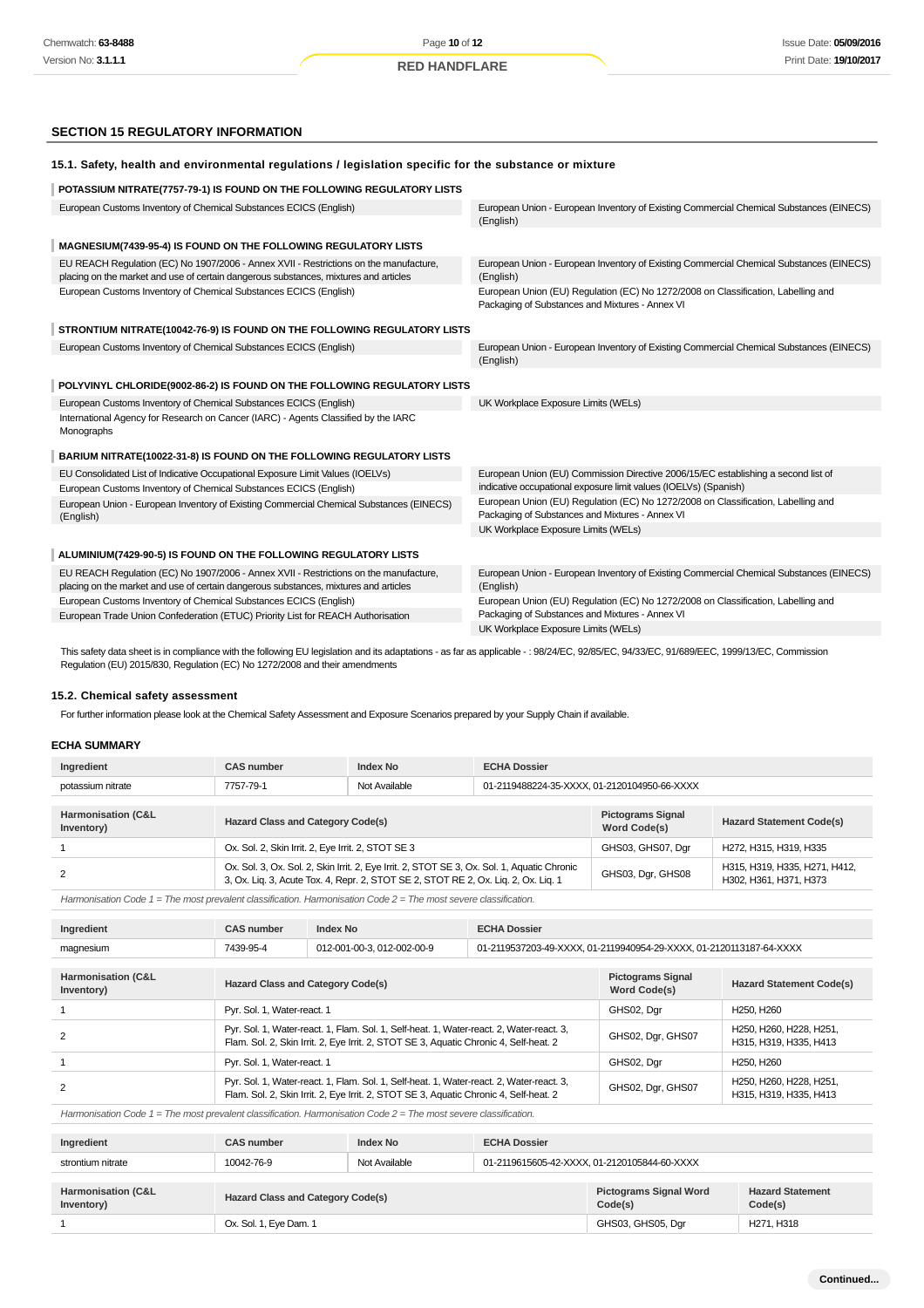| 2                                           | Ox. Sol. 1, Eye Dam. 1, Ox. Sol. 3, Acute Tox. 4, Skin Irrit. 2, Eye Irrit. 2, STOT SE 3,<br>GHS03, GHS05, Dgr, GHS02<br>Ox. Sol. 2, Ox. Lig. 3                                  |                                                                                                                                                                |                                          |                                          |                                           | H271, H318, H302, H315,<br>H335 |                                 |                                                                |
|---------------------------------------------|----------------------------------------------------------------------------------------------------------------------------------------------------------------------------------|----------------------------------------------------------------------------------------------------------------------------------------------------------------|------------------------------------------|------------------------------------------|-------------------------------------------|---------------------------------|---------------------------------|----------------------------------------------------------------|
|                                             | Harmonisation Code $1 =$ The most prevalent classification. Harmonisation Code $2 =$ The most severe classification.                                                             |                                                                                                                                                                |                                          |                                          |                                           |                                 |                                 |                                                                |
| Ingredient                                  | <b>CAS number</b>                                                                                                                                                                |                                                                                                                                                                | <b>Index No</b>                          |                                          |                                           | <b>ECHA Dossier</b>             |                                 |                                                                |
| polyvinyl chloride                          | 9002-86-2                                                                                                                                                                        |                                                                                                                                                                | Not Available                            |                                          |                                           | Not Available                   |                                 |                                                                |
| <b>Harmonisation (C&amp;L</b><br>Inventory) | Hazard Class and Category Code(s)                                                                                                                                                |                                                                                                                                                                | <b>Pictograms Signal Word</b><br>Code(s) |                                          | <b>Hazard Statement Code(s)</b>           |                                 |                                 |                                                                |
| $\mathbf{1}$                                | Not Classified                                                                                                                                                                   |                                                                                                                                                                |                                          |                                          | Not Available                             |                                 |                                 | Not Available                                                  |
| $\overline{2}$                              | Skin Irrit. 2, Eye Irrit. 2, STOT SE 3, Lact., Aquatic Acute 1, Aquatic Chronic 1,<br>Aquatic Chronic 3                                                                          |                                                                                                                                                                |                                          |                                          | GHS07, Wng, GHS09                         |                                 |                                 | H315, H319, H335, H362, H400,<br>H410                          |
|                                             | Harmonisation Code $1$ = The most prevalent classification. Harmonisation Code $2$ = The most severe classification.                                                             |                                                                                                                                                                |                                          |                                          |                                           |                                 |                                 |                                                                |
| Ingredient                                  | <b>CAS number</b>                                                                                                                                                                |                                                                                                                                                                | <b>Index No</b>                          |                                          | <b>ECHA Dossier</b>                       |                                 |                                 |                                                                |
| barium nitrate                              | 10022-31-8                                                                                                                                                                       |                                                                                                                                                                | 056-002-00-7                             |                                          |                                           | 01-2119986880-22-XXXX           |                                 |                                                                |
|                                             |                                                                                                                                                                                  |                                                                                                                                                                |                                          |                                          |                                           |                                 |                                 |                                                                |
| Harmonisation (C&L<br>Inventory)            | Hazard Class and Category Code(s)                                                                                                                                                |                                                                                                                                                                | <b>Pictograms Signal Word Code(s)</b>    |                                          |                                           | <b>Hazard Statement Code(s)</b> |                                 |                                                                |
| $\mathbf{1}$                                | Ox. Sol. 2, Acute Tox. 4                                                                                                                                                         |                                                                                                                                                                |                                          | GHS03, GHS07, Dgr                        |                                           |                                 | H272, H302, H332                |                                                                |
| $\overline{2}$                              | Ox. Sol. 2, Acute Tox. 3, Eye Irrit. 2, Acute Tox. 4, Ox. Liq. 2                                                                                                                 |                                                                                                                                                                | GHS03, GHS06, Dgr                        |                                          |                                           |                                 | H272, H301, H319, H332, H312    |                                                                |
|                                             | Harmonisation Code $1 =$ The most prevalent classification. Harmonisation Code $2 =$ The most severe classification.                                                             |                                                                                                                                                                |                                          |                                          |                                           |                                 |                                 |                                                                |
| Ingredient                                  | <b>CAS number</b><br><b>Index No</b>                                                                                                                                             |                                                                                                                                                                |                                          | <b>ECHA Dossier</b>                      |                                           |                                 |                                 |                                                                |
| aluminium                                   | 7429-90-5                                                                                                                                                                        |                                                                                                                                                                | 013-001-00-6, 013-002-00-1               |                                          | 01-2119529243-45-XXXX                     |                                 |                                 |                                                                |
| Harmonisation (C&L<br>Inventory)            |                                                                                                                                                                                  | <b>Hazard Class and Category Code(s)</b>                                                                                                                       |                                          | <b>Pictograms Signal Word</b><br>Code(s) |                                           |                                 | <b>Hazard Statement Code(s)</b> |                                                                |
| $\mathbf{1}$                                | Flam. Sol. 1, Water-react. 2                                                                                                                                                     |                                                                                                                                                                |                                          |                                          | GHS02, Dgr                                |                                 | H228, H261                      |                                                                |
| 2                                           | Water-react. 1                                                                                                                                                                   | Flam. Sol. 1, Water-react. 2, Pyr. Sol. 1, Acute Tox. 3, Flam. Sol. 2, Aquatic<br>Chronic 4, STOT RE 2, Aquatic Acute 1, Pyr. Lig. 1, STOT RE 1, Skin Sens. 1, |                                          |                                          | Dgr, GHS01, GHS09,<br>GHS05, GHS06, GHS08 |                                 | H317                            | H228, H261, H250, H413, H302,<br>H311, H315, H331, H400, H372, |
| $\mathbf{1}$                                | Flam. Sol. 1, Water-react. 2                                                                                                                                                     |                                                                                                                                                                |                                          |                                          | GHS02, Dgr                                |                                 | H228, H261                      |                                                                |
| 2                                           | Flam. Sol. 1, Water-react. 2, Pyr. Sol. 1, Acute Tox. 3, Flam. Sol. 2, Aquatic<br>Chronic 4, STOT RE 2, Aquatic Acute 1, Pyr. Lig. 1, STOT RE 1, Skin Sens. 1,<br>Water-react. 1 |                                                                                                                                                                |                                          |                                          | Dgr, GHS01, GHS09,<br>GHS05, GHS06, GHS08 |                                 | H317                            | H228, H261, H250, H413, H302,<br>H311, H315, H331, H400, H372, |
| $\mathbf{1}$                                |                                                                                                                                                                                  | Skin Irrit. 2, Eye Irrit. 2, Aquatic Acute 1, Aquatic Chronic 2                                                                                                |                                          |                                          | GHS09, GHS07, Wng                         |                                 |                                 | H315, H319, H400, H411                                         |
| $\overline{2}$                              | Skin Irrit. 2, Eye Irrit. 2, Aquatic Acute 1, Aquatic Chronic 2                                                                                                                  |                                                                                                                                                                |                                          |                                          | GHS09, GHS07, Wng                         |                                 |                                 | H315, H319, H400, H411                                         |
| 1                                           | Not Classified                                                                                                                                                                   |                                                                                                                                                                |                                          |                                          | Not Available                             |                                 | Not Available                   |                                                                |
| 2                                           | Not Classified                                                                                                                                                                   |                                                                                                                                                                |                                          |                                          | Not Available                             |                                 | Not Available                   |                                                                |

Harmonisation Code 1 = The most prevalent classification. Harmonisation Code 2 = The most severe classification.

| <b>National Inventory</b>     | <b>Status</b>                                                                                                                                                                              |
|-------------------------------|--------------------------------------------------------------------------------------------------------------------------------------------------------------------------------------------|
| Australia - AICS              | Υ                                                                                                                                                                                          |
| Canada - DSL                  | Y                                                                                                                                                                                          |
| Canada - NDSL                 | N (strontium nitrate; barium nitrate; magnesium; polyvinyl chloride; aluminium; potassium nitrate)                                                                                         |
| China - IECSC                 | Υ                                                                                                                                                                                          |
| Europe - EINEC / ELINCS / NLP | N (polyvinyl chloride)                                                                                                                                                                     |
| Japan - ENCS                  | N (magnesium; aluminium)                                                                                                                                                                   |
| Korea - KECI                  | Υ                                                                                                                                                                                          |
| New Zealand - NZIoC           | Υ                                                                                                                                                                                          |
| Philippines - PICCS           | Υ                                                                                                                                                                                          |
| USA - TSCA                    | Υ                                                                                                                                                                                          |
| Legend:                       | $Y = All$ ingredients are on the inventory<br>N = Not determined or one or more ingredients are not on the inventory and are not exempt from listing(see specific ingredients in brackets) |

## **SECTION 16 OTHER INFORMATION**

### **Full text Risk and Hazard codes**

| H228             | Flammable solid.                                                               |
|------------------|--------------------------------------------------------------------------------|
| H <sub>250</sub> | Catches fire spontaneously if exposed to air.                                  |
| H <sub>251</sub> | Self-heating: may catch fire.                                                  |
| H <sub>260</sub> | In contact with water releases flammable gases which may ignite spontaneously. |
| H <sub>261</sub> | In contact with water releases flammable gases.                                |
| H <sub>271</sub> | May cause fire or explosion; strong oxidiser.                                  |
| H272             | May intensify fire; oxidiser.                                                  |